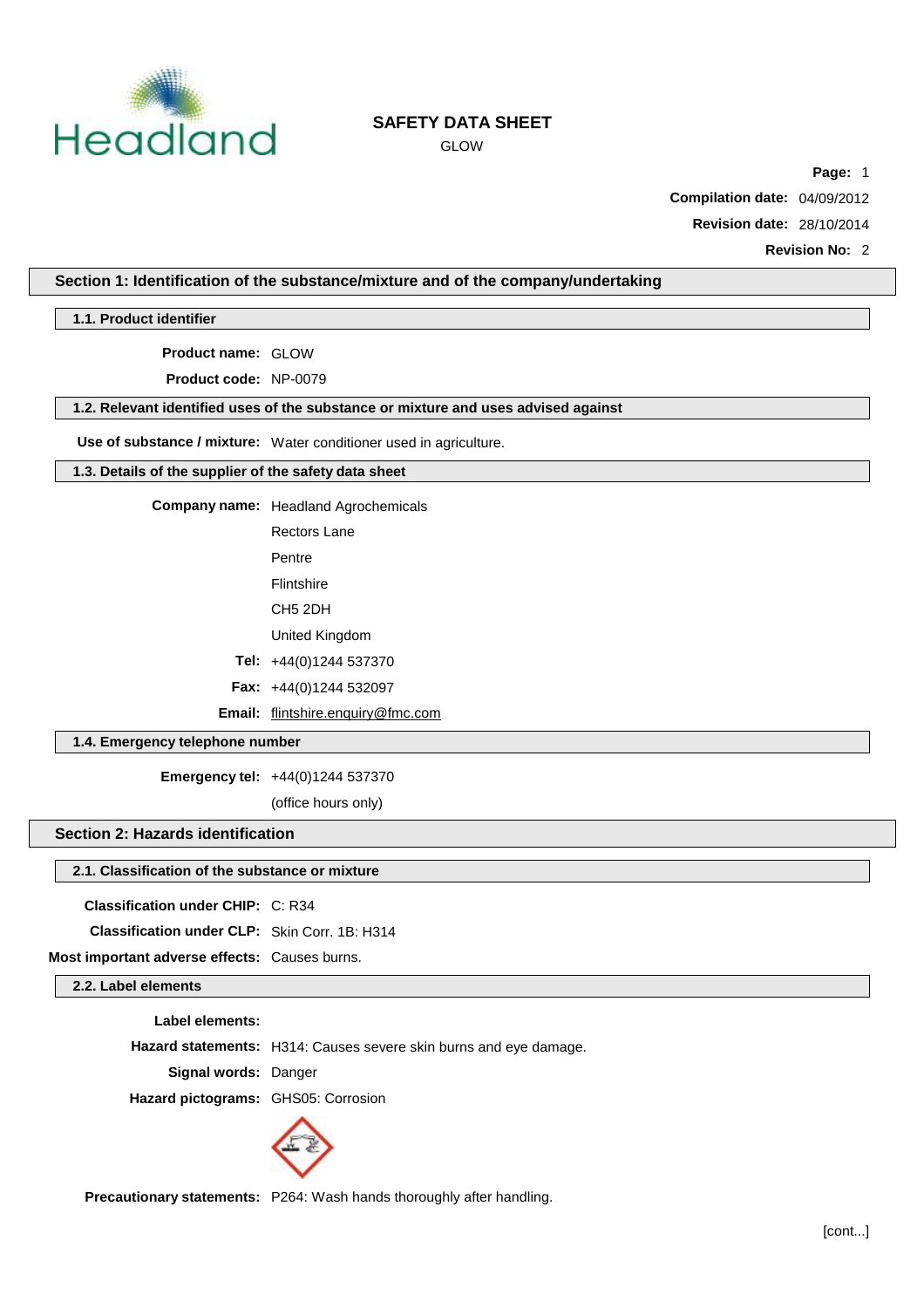GLOW

**Page:** 2

P280: Wear protective gloves/protective clothing/eye protection/face protection. P301+330+331: IF SWALLOWED: rinse mouth. Do NOT induce vomiting. P303+361+353: IF ON SKIN (or hair): Take off immediately all contaminated clothing. Rinse skin with water/shower. P305+351+338: IF IN EYES: Rinse cautiously with water for several minutes. Remove contact lenses, if present and easy to do. Continue rinsing. P405: Store locked up.

#### **Label elements under CHIP:**

**Hazard symbols:** Corrosive.



**Risk phrases:** R34: Causes burns.

**Safety phrases:** S26: In case of contact with eyes, rinse immediately with plenty of water and seek medical advice. S28: After contact with skin, wash immediately with plenty of water. S36/37/39: Wear suitable protective clothing, gloves and eye / face protection. S45: In case of accident or if you feel unwell, seek medical advice immediately (show the label where possible).

S60: This material and its container must be disposed of as hazardous waste.

# **2.3. Other hazards**

**PBT:** This product is not identified as a PBT/vPvB substance.

# **Section 3: Composition/information on ingredients**

## **3.2. Mixtures**

#### **\* Hazardous ingredients:**

ORTHOPHOSPHORIC ACID - REACH registered number(s): 01-2119485924-24-XXXX

| <b>EINECS</b> | <b>CAS</b> | <b>CHIP Classification</b>                                          | <b>CLP Classification</b>           | Percent   |
|---------------|------------|---------------------------------------------------------------------|-------------------------------------|-----------|
| 231-633-2     | 7664-38-2  | C: R34                                                              | Skin Corr. 1B: H314                 | 10-30%    |
|               |            | ETHANE-1,2-DIOL - REACH registered number(s): 01-2119456816-28-XXXX |                                     |           |
| 203-473-3     | 107-21-1   | Xn: R48/22                                                          | Acute Tox. 4: H302; STOT RE 2: H373 | $1 - 10%$ |

# **Section 4: First aid measures**

#### **4.1. Description of first aid measures**

| <b>Skin contact:</b> Remove all contaminated clothes and footwear immediately unless stuck to skin. |
|-----------------------------------------------------------------------------------------------------|
| Drench the affected skin with running water for 10 minutes or longer if substance is still          |
| on skin. Transfer to hospital if there are burns or symptoms of poisoning.                          |
| Eye contact: Bathe the eye with running water for 15 minutes. Transfer to hospital for specialist   |
| examination.                                                                                        |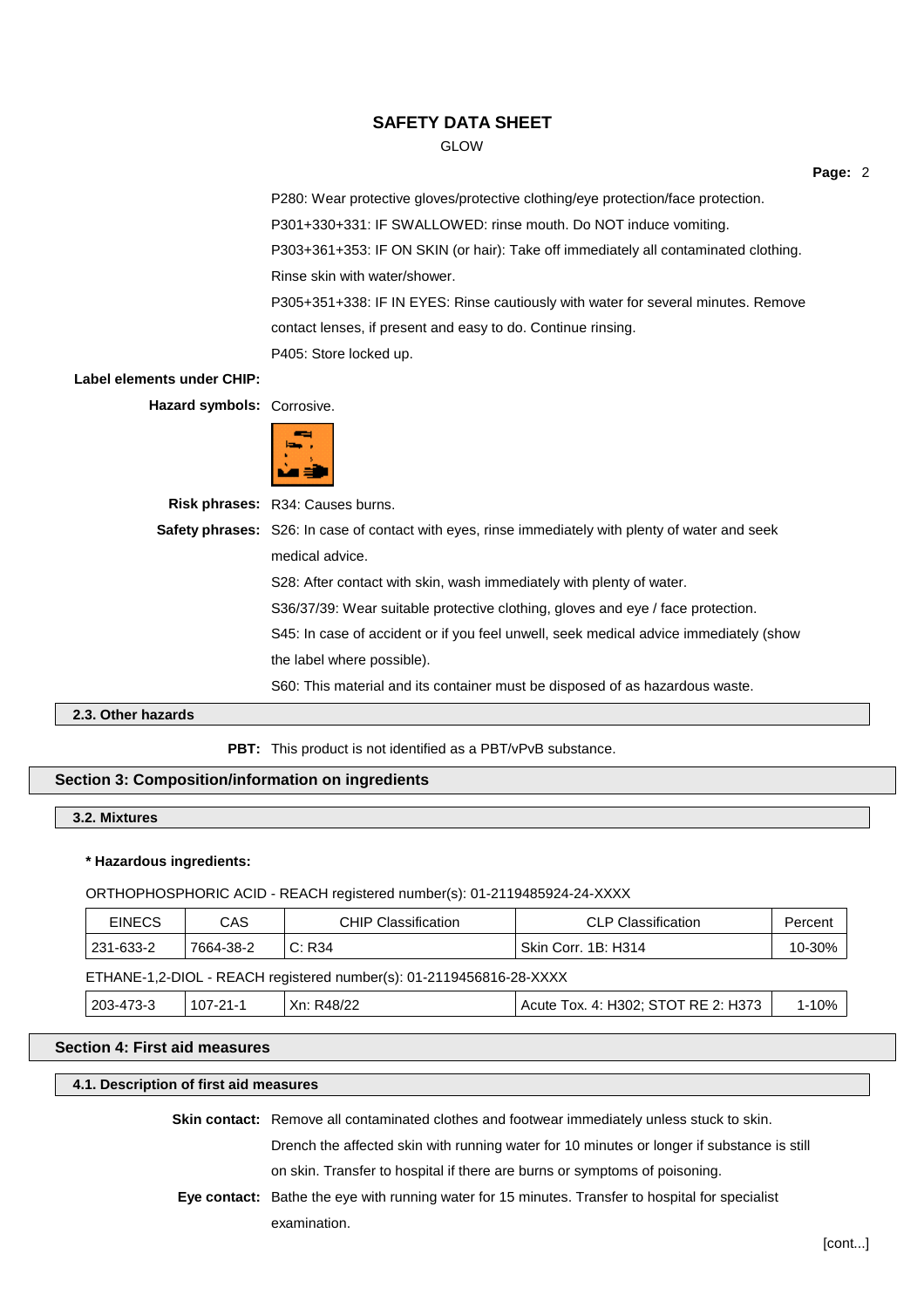GLOW

**Ingestion:** Wash out mouth with water. Do not induce vomiting. Drink several glasses of water or milk. If vomiting occurs, rinse mouth and drink fluids again. Seek medical attention if any symptoms develop.

**Inhalation:** Remove casualty from exposure ensuring one's own safety whilst doing so. Get medical attention if any discomfort continues.

**4.2. Most important symptoms and effects, both acute and delayed**

**Skin contact:** Irritation or pain may occur at the site of contact. There may be redness or whiteness of the skin in the area of exposure. Blistering may occur. Severe burns may occur.

- **Eye contact:** There may be pain and redness. The eyes may water profusely. May cause permanent damage.
	- **Ingestion:** Corrosive burns may appear around the lips. Nausea and stomach pain may occur.
	- **Inhalation:** There may be irritation of the throat with a feeling of tightness in the chest. Exposure may cause coughing or wheezing.

**Delayed / immediate effects:** Immediate effects can be expected after short-term exposure.

**4.3. Indication of any immediate medical attention and special treatment needed**

**Immediate / special treatment:** Eye bathing equipment should be available on the premises.

#### **Section 5: Fire-fighting measures**

#### **5.1. Extinguishing media**

**Extinguishing media:** Suitable extinguishing media for the surrounding fire should be used. Use water spray to cool containers.

#### **5.2. Special hazards arising from the substance or mixture**

**Exposure hazards:** Corrosive. In combustion emits toxic fumes.

#### **5.3. Advice for fire-fighters**

**Advice for fire-fighters:** Wear self-contained breathing apparatus. Wear protective clothing to prevent contact with skin and eyes.

## **Section 6: Accidental release measures**

# **6.1. Personal precautions, protective equipment and emergency procedures**

**Personal precautions:** \* Do not attempt to take action without suitable protective clothing - see section 8 of SDS. Mark out the contaminated area with signs and prevent access to unauthorised personnel. If outside do not approach from downwind. Turn leaking containers leak-side up to prevent the escape of liquid. In the case of large spills (1 ton or more), alert the appropriate authorities.

#### **6.2. Environmental precautions**

**Environmental precautions:** Do not discharge into drains or rivers. Contain the spillage using bunding.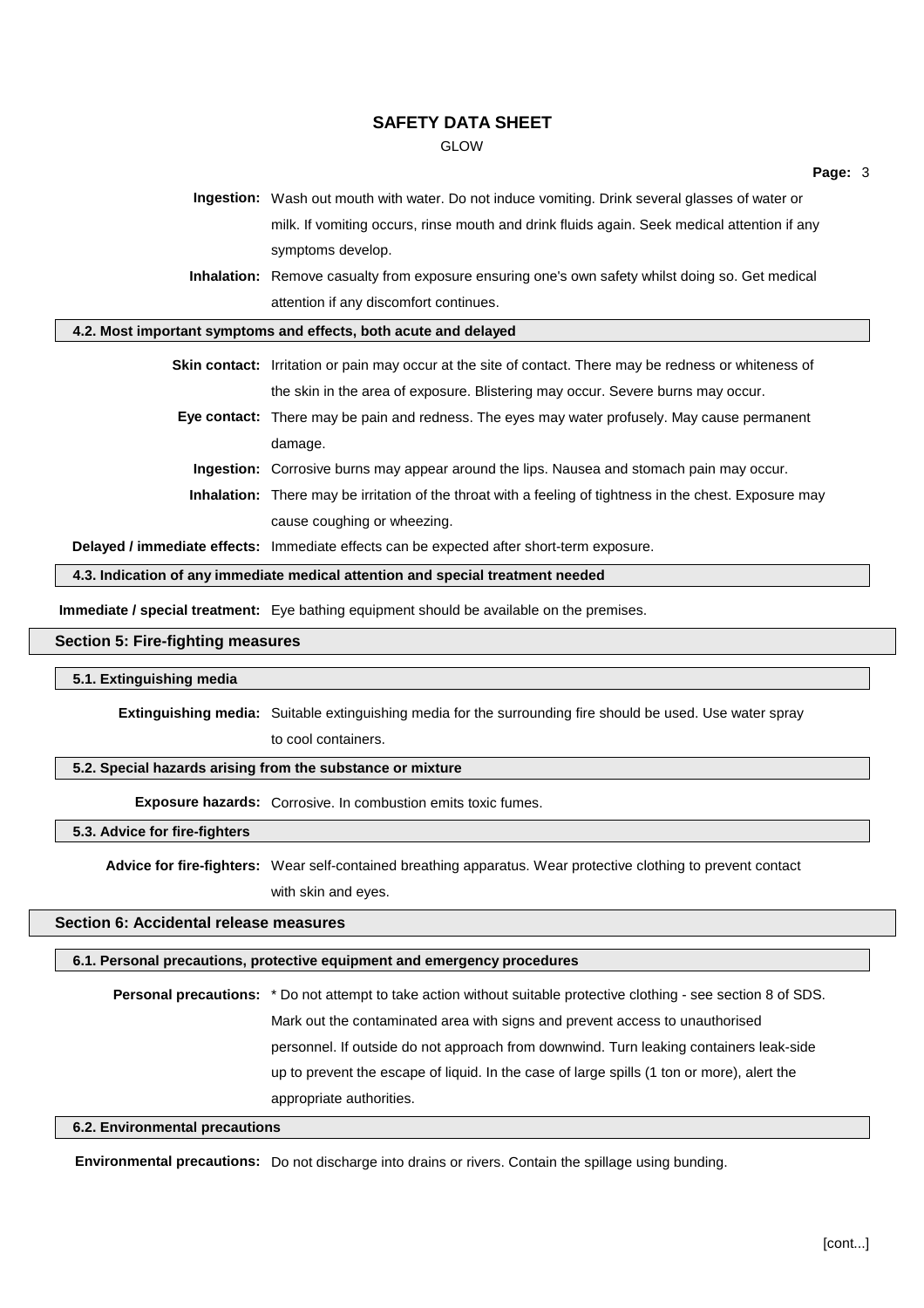GLOW

#### **6.3. Methods and material for containment and cleaning up**

**Clean-up procedures:** Clean-up should be dealt with only by qualified personnel familiar with the specific substance. Absorb into dry earth or sand. Transfer to a closable, labelled salvage container for disposal by an appropriate method. Refer to section 13 of SDS for suitable method of disposal.

**6.4. Reference to other sections**

**Reference to other sections:** Refer to section 8 of SDS. Refer to section 13 of SDS.

#### **Section 7: Handling and storage**

**7.1. Precautions for safe handling**

**Handling requirements:** Avoid direct contact with the substance. Ensure there is sufficient ventilation of the area.

#### **7.2. Conditions for safe storage, including any incompatibilities**

**Storage conditions:** \* Protect from frost. Store above 5°C. Store in a cool, well ventilated area. Keep away from direct sunlight. Do not store near direct sources of heat. Keep out of the reach of children. Keep away from food, drink and animal feedstuffs.

# **7.3. Specific end use(s)**

**Specific end use(s):** No data available.

# **Section 8: Exposure controls/personal protection**

**8.1. Control parameters**

#### **Hazardous ingredients:**

## **ORTHOPHOSPHORIC ACID**

|                        | Workplace exposure limits: | <b>Respirable dust</b> |            |              |
|------------------------|----------------------------|------------------------|------------|--------------|
| State                  | 8 hour TWA                 | 15 min. STEL           | 8 hour TWA | 15 min. STEL |
| UK                     | mg/m3                      | $2 \text{ mg/m}$       |            |              |
| <b>ETHANE-1.2-DIOL</b> |                            |                        |            |              |

# UK 52 mg/m3 (vapour) 104 mg/m3 (vapour) - -

# **DNEL/PNEC Values**

**DNEL / PNEC** No data available.

#### **8.2. Exposure controls**

**Engineering measures:** Ensure there is sufficient ventilation of the area.

**Respiratory protection:** Respiratory protection not required.

**Hand protection:** Gloves (acid resistant).

**Eye protection:** \* Face-shield. Ensure eye bath is to hand.

**Skin protection:** Impermeable protective clothing.

**Environmental:** Refer to specific Member State legislation for requirements under Community

environmental legislation. **Example 20** is a set of the set of the set of the set of the set of the set of the set of the set of the set of the set of the set of the set of the set of the set of the set of the set of the s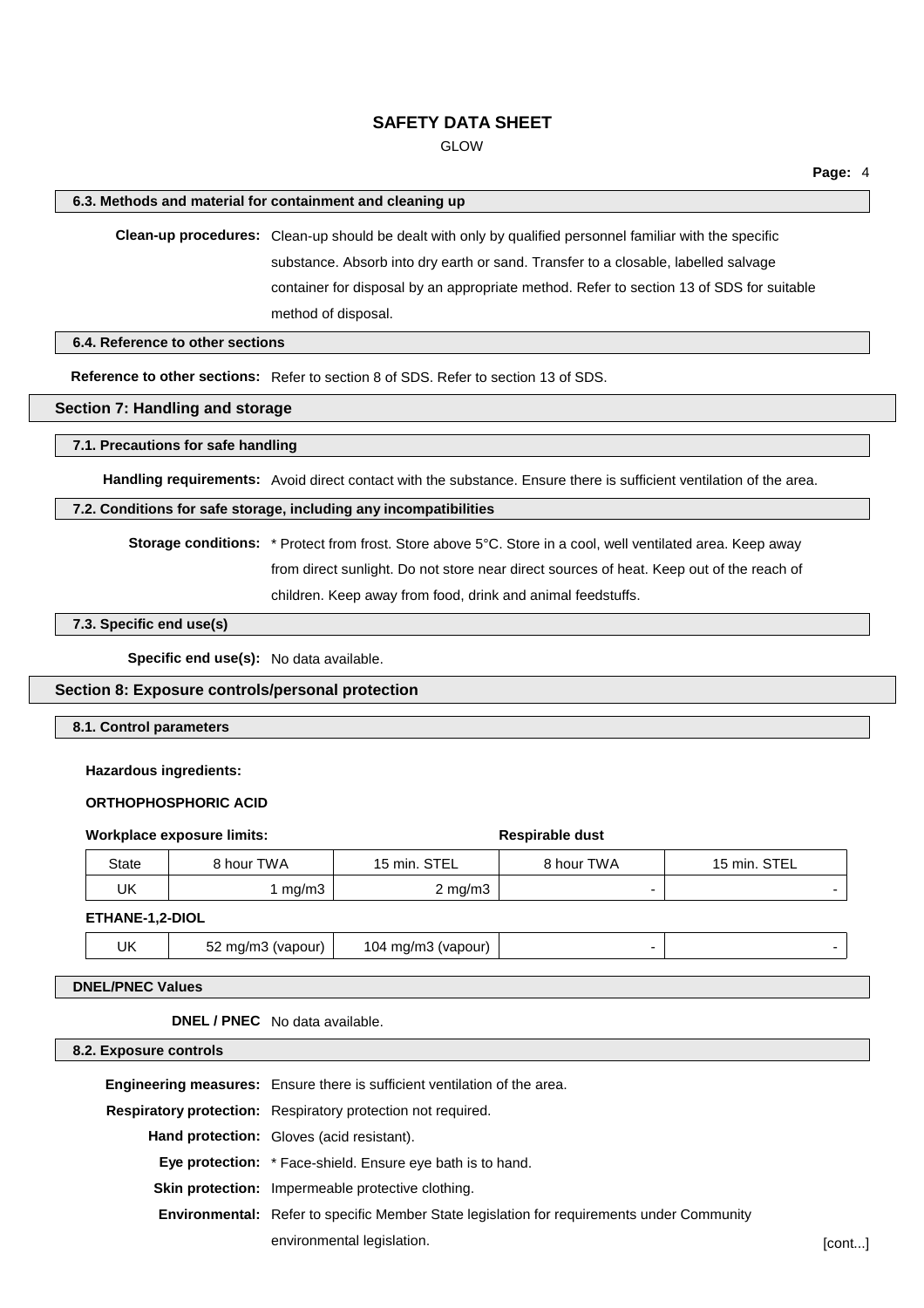# GLOW

**Section 9: Physical and chemical properties 9.1. Information on basic physical and chemical properties State:** Liquid **Colour:** Colourless **Odour:** Barely perceptible odour **Oxidising:** Non-oxidising (by EC criteria) **Solubility in water:** Soluble **Relative density:** 1.14 - 1.16 **pH:** <2.0

**9.2. Other information**

**Other information:** No data available.

## **Section 10: Stability and reactivity**

**10.1. Reactivity**

**Reactivity:** Stable under recommended transport or storage conditions.

#### **10.2. Chemical stability**

**Chemical stability:** Stable under normal conditions.

# **10.3. Possibility of hazardous reactions**

**Hazardous reactions:** Hazardous reactions will not occur under normal transport or storage conditions.

Decomposition may occur on exposure to conditions or materials listed below.

#### **10.4. Conditions to avoid**

**Conditions to avoid:** Heat.

**10.5. Incompatible materials**

**Materials to avoid:** Strong oxidising agents. Bases.

## **10.6. Hazardous decomposition products**

**Haz. decomp. products:** In combustion emits toxic fumes.

**Section 11: Toxicological information**

#### **11.1. Information on toxicological effects**

## **\* Toxicity values:**

| Route<br>.  | pecies       | 'est<br>. | /alue<br>.           | Units            |
|-------------|--------------|-----------|----------------------|------------------|
| <b>ORAL</b> | ^ פ<br>ו העו | LD50      | '000<br>(calculated) | mg/kg<br>$\cdot$ |

**Page:** 5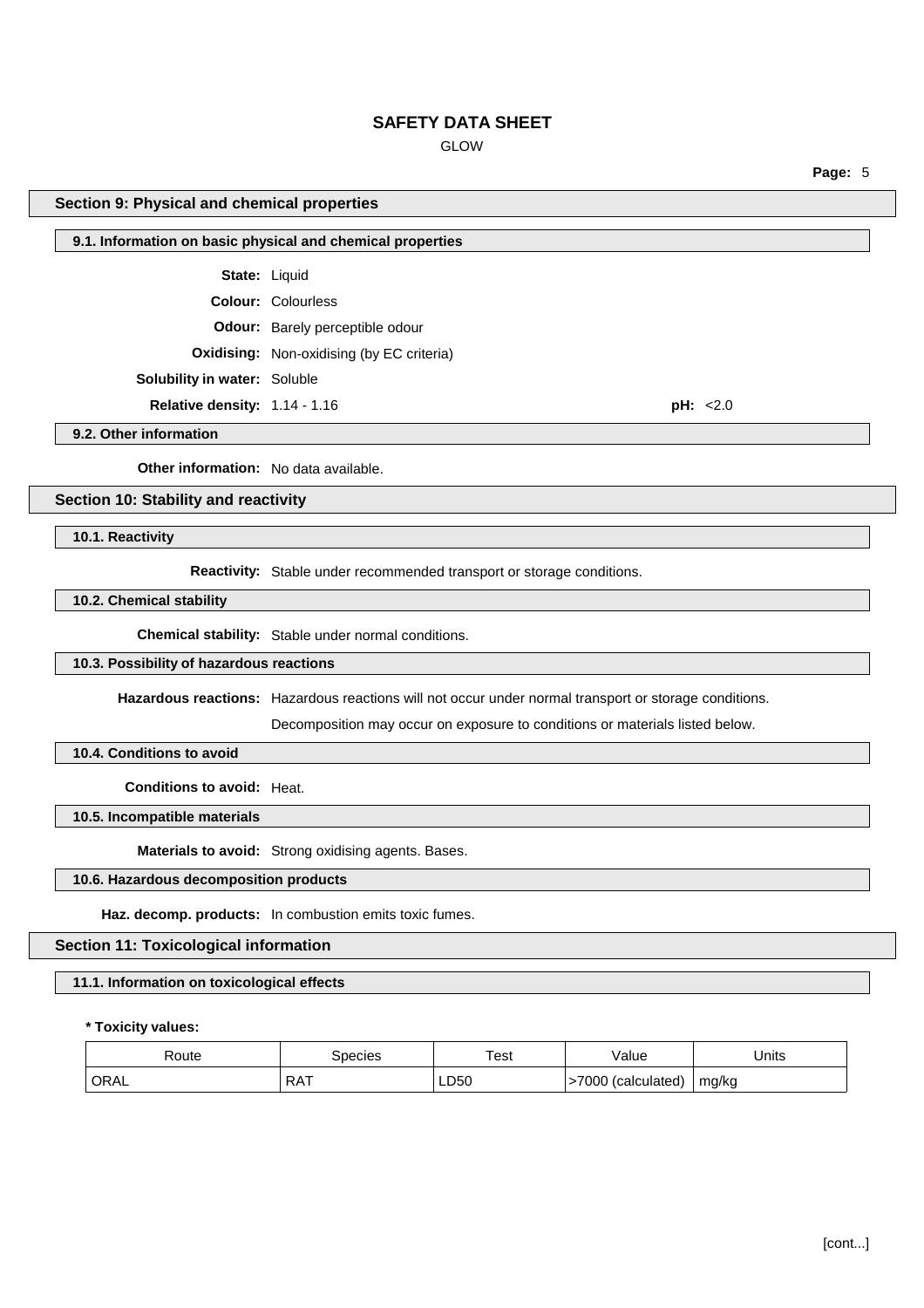GLOW

**Page:** 6

#### **Hazardous ingredients:**

#### **ORTHOPHOSPHORIC ACID**

| .2000<br>ORA.<br>LD50<br>-<br>A<br>- - -<br>___ |  |
|-------------------------------------------------|--|
|-------------------------------------------------|--|

#### **ETHANE-1,2-DIOL**

| <b>IVN</b> | RAT          | LD50 | 3260 | mg/kg |
|------------|--------------|------|------|-------|
| ORAL       | <b>MOUSE</b> | LD50 | 5500 | mg/kg |
| ORAL       | RAT          | LD50 | 4700 | mg/kg |

#### **Relevant effects for mixture:**

| Effect      | Route       | <b>Basis</b>          |
|-------------|-------------|-----------------------|
| Corrosivity | OPT INH DRM | Hazardous: calculated |

## **Symptoms / routes of exposure**

| <b>Skin contact:</b> Irritation or pain may occur at the site of contact. There may be redness or whiteness of |
|----------------------------------------------------------------------------------------------------------------|
| the skin in the area of exposure. Blistering may occur. Severe burns may occur.                                |
| Eye contact: There may be pain and redness. The eyes may water profusely. May cause permanent                  |
| damage.                                                                                                        |
| Ingestion: Corrosive burns may appear around the lips. Nausea and stomach pain may occur.                      |
| Inhalation: There may be irritation of the throat with a feeling of tightness in the chest. Exposure may       |
| cause coughing or wheezing.                                                                                    |
| Delayed / immediate effects: Immediate effects can be expected after short-term exposure.                      |

## **Section 12: Ecological information**

## **12.1. Toxicity**

**Ecotoxicity values:** No data available.

# **12.2. Persistence and degradability**

**Persistence and degradability:** No data available.

**12.3. Bioaccumulative potential**

**Bioaccumulative potential:** No data available.

**12.4. Mobility in soil**

**Mobility:** Soluble in water.

# **12.5. Results of PBT and vPvB assessment**

**PBT identification:** This product is not identified as a PBT/vPvB substance.

**12.6. Other adverse effects**

**Other adverse effects:** Negligible ecotoxicity.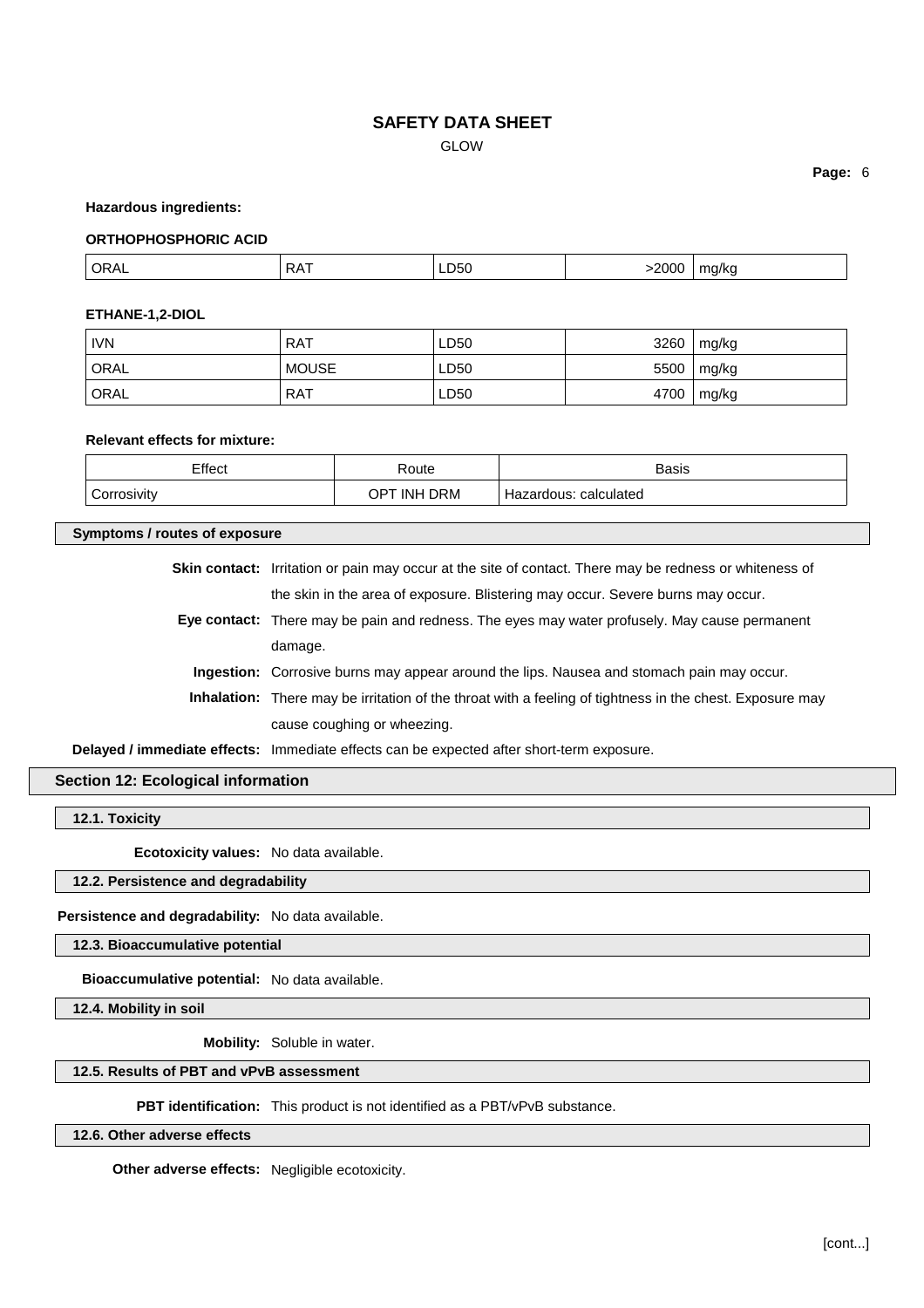GLOW

**Page:** 7

| <b>Section 13: Disposal considerations</b>                                    |                                                                                                            |  |
|-------------------------------------------------------------------------------|------------------------------------------------------------------------------------------------------------|--|
| 13.1. Waste treatment methods                                                 |                                                                                                            |  |
|                                                                               | Disposal operations: * Transfer to a suitable container and arrange for collection by specialised disposal |  |
|                                                                               | company. Do not contaminate ponds, waterways or ditches with chemical or used                              |  |
|                                                                               | containers. Do not discharge to sewer systems.                                                             |  |
| Waste code number: * 02 01 08                                                 |                                                                                                            |  |
|                                                                               | Disposal of packaging: * Clean with water. Dispose of as normal industrial waste. Treat the cleaning water |  |
|                                                                               | following the above method for waste product.                                                              |  |
|                                                                               | NB: The user's attention is drawn to the possible existence of regional or national                        |  |
|                                                                               | regulations regarding disposal.                                                                            |  |
| <b>Section 14: Transport information</b>                                      |                                                                                                            |  |
| 14.1. UN number                                                               |                                                                                                            |  |
| UN number: UN1760                                                             |                                                                                                            |  |
| 14.2. UN proper shipping name                                                 |                                                                                                            |  |
|                                                                               | Shipping name: CORROSIVE LIQUID, N.O.S.                                                                    |  |
|                                                                               | (ORTHOPHOSPHORIC ACID)                                                                                     |  |
| 14.3. Transport hazard class(es)                                              |                                                                                                            |  |
| Transport class: 8                                                            |                                                                                                            |  |
| 14.4. Packing group                                                           |                                                                                                            |  |
| Packing group: III                                                            |                                                                                                            |  |
| 14.5. Environmental hazards                                                   |                                                                                                            |  |
| Environmentally hazardous: No                                                 | Marine pollutant: No                                                                                       |  |
| 14.6. Special precautions for user                                            |                                                                                                            |  |
|                                                                               | Special precautions: No special precautions.                                                               |  |
| Tunnel code: E                                                                |                                                                                                            |  |
| Transport category: 3                                                         |                                                                                                            |  |
| 14.7. Transport in bulk according to Annex II of MARPOL73/78 and the IBC Code |                                                                                                            |  |
| Transport in bulk: The product is not transported in bulk tankers.            |                                                                                                            |  |
| <b>Section 15: Regulatory information</b>                                     |                                                                                                            |  |
|                                                                               | 15.1. Safety, health and environmental regulations/legislation specific for the substance or mixture       |  |
| Specific regulations: Not applicable.                                         |                                                                                                            |  |
| 15.2. Chemical Safety Assessment                                              |                                                                                                            |  |

**Chemical safety assessment:** A chemical safety assessment has not been carried out for the substance or the mixture

by the supplier.